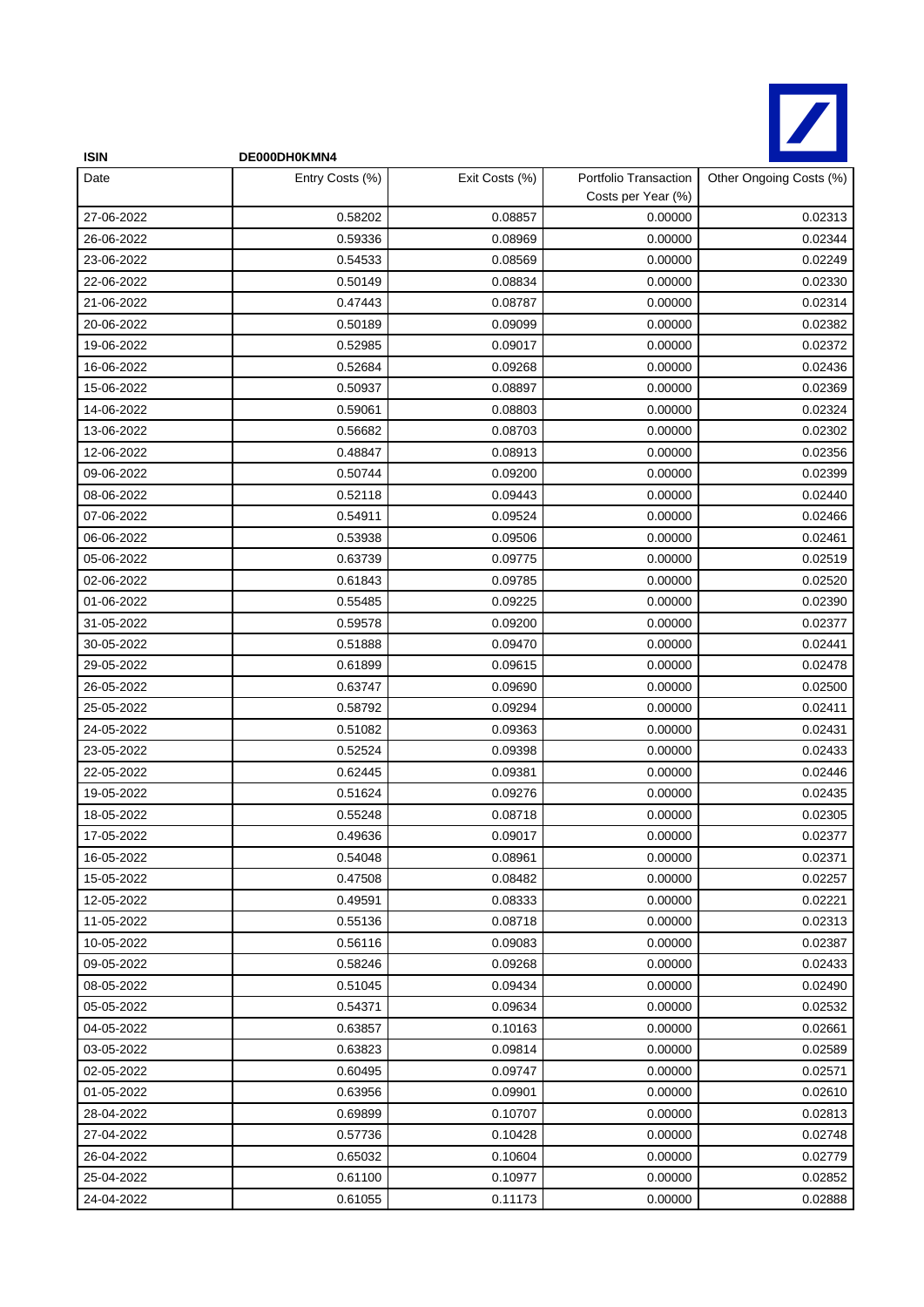| 21-04-2022 | 0.73751 | 0.12063 | 0.00000 | 0.03102 |
|------------|---------|---------|---------|---------|
| 20-04-2022 | 0.83367 | 0.13123 | 0.00000 | 0.03338 |
| 19-04-2022 | 0.69706 | 0.12887 | 0.00000 | 0.03305 |
| 18-04-2022 | 0.92447 | 0.14368 | 0.00000 | 0.03697 |
| 13-04-2022 | 0.91125 | 0.14184 | 0.00000 | 0.03613 |
| 12-04-2022 | 0.79763 | 0.13831 | 0.00000 | 0.03549 |
| 11-04-2022 | 0.75340 | 0.13123 | 0.00000 | 0.03357 |
| 10-04-2022 | 0.71896 | 0.12755 | 0.00000 | 0.03248 |
| 07-04-2022 | 0.70013 | 0.12453 | 0.00000 | 0.03184 |
| 06-04-2022 | 0.70715 | 0.11962 | 0.00000 | 0.03055 |
| 05-04-2022 | 0.66287 | 0.11933 | 0.00000 | 0.03044 |
| 04-04-2022 | 0.72821 | 0.12531 | 0.00000 | 0.03173 |
| 03-04-2022 | 0.75442 | 0.12821 | 0.00000 | 0.03231 |
| 31-03-2022 | 0.70597 | 0.12690 | 0.00000 | 0.03189 |
| 30-03-2022 | 0.76510 | 0.12953 | 0.00000 | 0.03236 |
| 29-03-2022 | 0.71944 | 0.12920 | 0.00000 | 0.03230 |
| 28-03-2022 | 0.74920 | 0.12788 | 0.00000 | 0.03234 |
| 27-03-2022 | 0.79013 | 0.13158 | 0.00000 | 0.03330 |
| 25-03-2022 | 0.79982 | 0.13966 | 0.00000 | 0.03530 |
| 24-03-2022 | 0.84340 | 0.13141 | 0.00000 | 0.03326 |
| 23-03-2022 | 0.75366 | 0.13072 | 0.00000 | 0.03302 |
| 22-03-2022 | 0.72455 | 0.13123 | 0.00000 | 0.03320 |
| 21-03-2022 | 0.75740 | 0.13210 | 0.00000 | 0.03322 |
| 18-03-2022 | 0.74315 | 0.13477 | 0.00000 | 0.03390 |
| 17-03-2022 | 0.76605 | 0.13514 | 0.00000 | 0.03406 |
| 16-03-2022 | 0.68961 | 0.12658 | 0.00000 | 0.03209 |
| 15-03-2022 | 0.70700 | 0.12674 | 0.00000 | 0.03208 |
| 14-03-2022 | 0.72374 | 0.13736 | 0.00000 | 0.03488 |
| 11-03-2022 | 0.78891 | 0.14368 | 0.00000 | 0.03644 |
| 10-03-2022 | 0.83293 | 0.13699 | 0.00000 | 0.03455 |
| 09-03-2022 | 0.90793 | 0.15038 | 0.00000 | 0.03829 |
| 08-03-2022 | 0.92044 | 0.14793 | 0.00000 | 0.03790 |
| 07-03-2022 | 0.89975 | 0.14368 | 0.00000 | 0.03686 |
| 04-03-2022 | 0.75443 | 0.13298 | 0.00000 | 0.03363 |
| 03-03-2022 | 0.85538 | 0.13477 | 0.00000 | 0.03389 |
| 02-03-2022 | 0.70852 | 0.13228 | 0.00000 | 0.03331 |
| 01-03-2022 | 0.76735 | 0.12500 | 0.00000 | 0.03103 |
| 28-02-2022 | 0.78851 | 0.12195 | 0.00000 | 0.03042 |
| 25-02-2022 | 0.67961 | 0.12048 | 0.00000 | 0.03003 |
| 24-02-2022 | 0.86755 | 0.13369 | 0.00000 | 0.03315 |
| 23-02-2022 | 0.79134 | 0.12107 | 0.00000 | 0.02974 |
| 22-02-2022 | 0.77493 | 0.12005 | 0.00000 | 0.02954 |
| 21-02-2022 | 0.65511 | 0.11737 | 0.00000 | 0.02880 |
| 18-02-2022 | 0.66171 | 0.11876 | 0.00000 | 0.02914 |
| 17-02-2022 | 0.66971 | 0.11669 | 0.00000 | 0.02867 |
| 16-02-2022 | 0.66667 | 0.11351 | 0.00000 | 0.02782 |
| 15-02-2022 | 0.70638 | 0.11274 | 0.00000 | 0.02773 |
| 14-02-2022 | 0.74130 | 0.11561 | 0.00000 | 0.02850 |
| 11-02-2022 | 0.68298 | 0.10823 | 0.00000 | 0.02653 |
| 10-02-2022 | 0.62207 | 0.11173 | 0.00000 | 0.02725 |
| 09-02-2022 | 0.61579 | 0.11025 | 0.00000 | 0.02695 |
| 08-02-2022 | 0.67035 | 0.10672 | 0.00000 | 0.02612 |
| 07-02-2022 | 0.69375 | 0.10537 | 0.00000 | 0.02575 |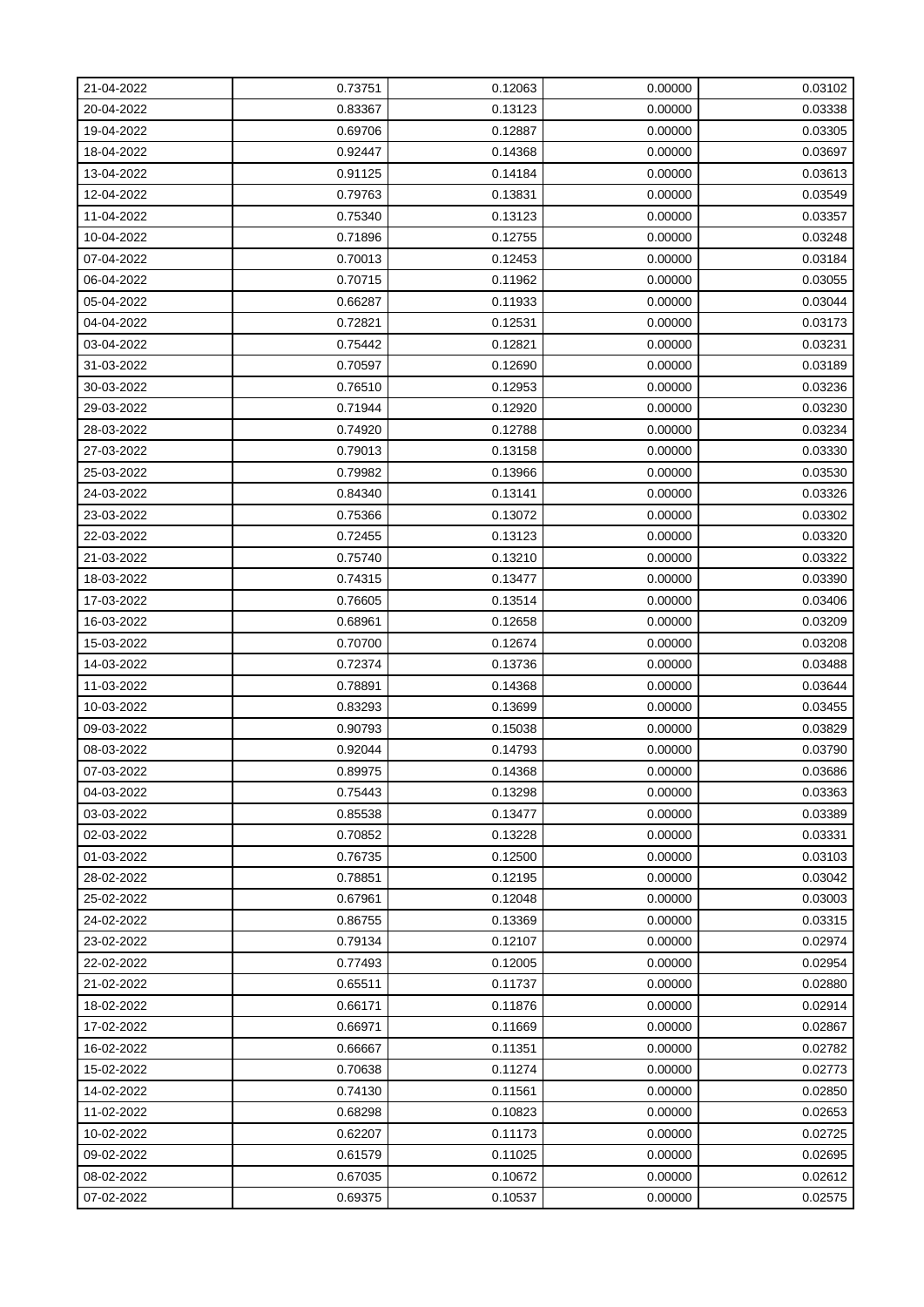| 04-02-2022 | 0.65815 | 0.10363 | 0.00000 | 0.02525 |
|------------|---------|---------|---------|---------|
| 03-02-2022 | 0.59155 | 0.10225 | 0.00000 | 0.02528 |
| 02-02-2022 | 0.66492 | 0.10406 | 0.00000 | 0.02574 |
| 01-02-2022 | 0.68449 | 0.10341 | 0.00000 | 0.02564 |
| 31-01-2022 | 0.64472 | 0.10152 | 0.00000 | 0.02537 |
| 28-01-2022 | 0.56639 | 0.10246 | 0.00000 | 0.02572 |
| 27-01-2022 | 0.67502 | 0.10870 | 0.00000 | 0.02712 |
| 26-01-2022 | 0.64858 | 0.11655 | 0.00000 | 0.02885 |
| 25-01-2022 | 0.62318 | 0.11429 | 0.00000 | 0.02827 |
| 24-01-2022 | 0.75575 | 0.12107 | 0.00000 | 0.02988 |
| 21-01-2022 | 0.78043 | 0.12210 | 0.00000 | 0.03010 |
| 20-01-2022 | 0.76065 | 0.11962 | 0.00000 | 0.02946 |
| 19-01-2022 | 0.65662 | 0.11455 | 0.00000 | 0.02822 |
| 18-01-2022 | 0.67405 | 0.10672 | 0.00000 | 0.02619 |
| 17-01-2022 | 0.61557 | 0.10870 | 0.00000 | 0.02660 |
| 14-01-2022 | 0.62576 | 0.10953 | 0.00000 | 0.02672 |
| 13-01-2022 | 0.59882 | 0.10893 | 0.00000 | 0.02656 |
| 12-01-2022 | 0.58221 | 0.10363 | 0.00000 | 0.02549 |
| 11-01-2022 | 0.57922 | 0.10309 | 0.00000 | 0.02541 |
| 10-01-2022 | 0.56877 | 0.10111 | 0.00000 | 0.02494 |
| 07-01-2022 | 0.54947 | 0.09872 | 0.00000 | 0.02442 |
| 06-01-2022 | 0.58422 | 0.09852 | 0.00000 | 0.02439 |
| 05-01-2022 | 0.67882 | 0.10560 | 0.00000 | 0.02615 |
| 04-01-2022 | 0.57546 | 0.10438 | 0.00000 | 0.02586 |
| 03-01-2022 | 0.68928 | 0.10858 | 0.00000 | 0.02677 |
| 31-12-2021 | 0.59608 | 0.10504 | 0.00000 | 0.02598 |
| 30-12-2021 | 0.58210 | 0.10331 | 0.00000 | 0.02559 |
| 29-12-2021 | 0.70331 | 0.10718 | 0.00000 | 0.02661 |
| 28-12-2021 | 0.60792 | 0.10684 | 0.00000 | 0.02642 |
| 27-12-2021 | 0.63694 | 0.10288 | 0.00000 | 0.02549 |
| 23-12-2021 | 0.65614 | 0.10438 | 0.00000 | 0.02583 |
| 22-12-2021 | 0.56247 | 0.10111 | 0.00000 | 0.02511 |
| 21-12-2021 | 0.66570 | 0.10173 | 0.00000 | 0.02523 |
| 20-12-2021 | 0.55545 | 0.09950 | 0.00000 | 0.02476 |
| 17-12-2021 | 0.58268 | 0.10225 | 0.00000 | 0.02528 |
| 16-12-2021 | 0.64006 | 0.09804 | 0.00000 | 0.02429 |
| 15-12-2021 | 0.59984 | 0.09524 | 0.00000 | 0.02368 |
| 14-12-2021 | 0.61536 | 0.09843 | 0.00000 | 0.02445 |
| 13-12-2021 | 0.63107 | 0.09804 | 0.00000 | 0.02439 |
| 10-12-2021 | 0.52862 | 0.09542 | 0.00000 | 0.02371 |
| 09-12-2021 | 0.54830 | 0.09940 | 0.00000 | 0.02463 |
| 08-12-2021 | 0.56435 | 0.10060 | 0.00000 | 0.02500 |
| 07-12-2021 | 0.64027 | 0.09921 | 0.00000 | 0.02471 |
| 06-12-2021 | 0.57480 | 0.09970 | 0.00000 | 0.02477 |
| 03-12-2021 | 0.63343 | 0.09872 | 0.00000 | 0.02453 |
| 02-12-2021 | 0.55942 | 0.09960 | 0.00000 | 0.02470 |
| 01-12-2021 | 0.64927 | 0.10331 | 0.00000 | 0.02560 |
| 30-11-2021 | 0.61159 | 0.10417 | 0.00000 | 0.02574 |
| 29-11-2021 | 0.66013 | 0.10870 | 0.00000 | 0.02703 |
| 26-11-2021 | 0.66958 | 0.10929 | 0.00000 | 0.02722 |
| 25-11-2021 | 0.71865 | 0.11062 | 0.00000 | 0.02768 |
| 24-11-2021 | 0.62955 | 0.11074 | 0.00000 | 0.02768 |
| 23-11-2021 | 0.72317 | 0.11507 | 0.00000 | 0.02869 |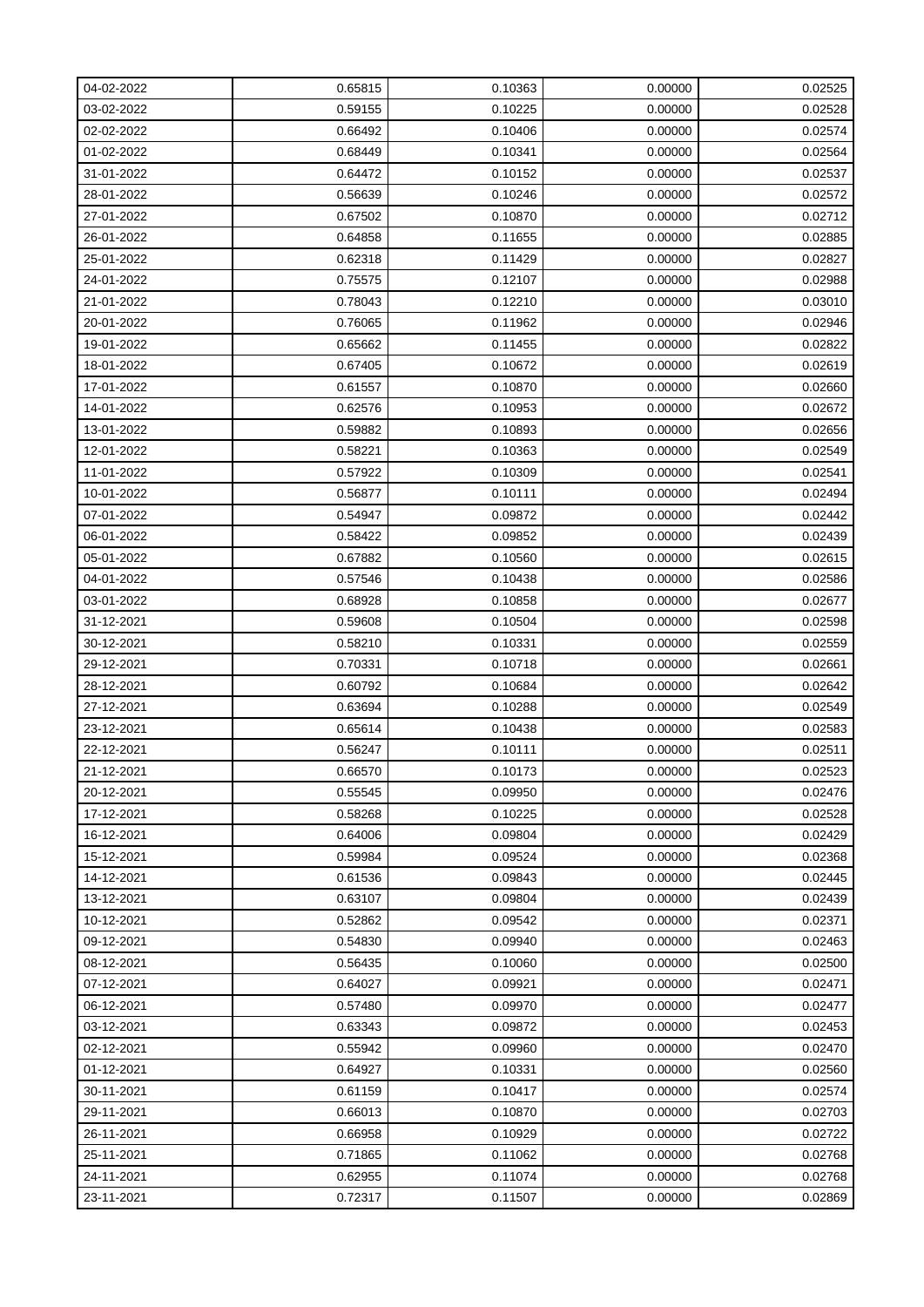| 22-11-2021 | 0.80616 | 0.12642 | 0.00000 | 0.03147 |
|------------|---------|---------|---------|---------|
| 19-11-2021 | 0.78935 | 0.12531 | 0.00000 | 0.03109 |
| 18-11-2021 | 0.81773 | 0.13055 | 0.00000 | 0.03236 |
| 17-11-2021 | 0.76365 | 0.13055 | 0.00000 | 0.03242 |
| 16-11-2021 | 0.86301 | 0.13228 | 0.00000 | 0.03271 |
| 15-11-2021 | 0.79612 | 0.13316 | 0.00000 | 0.03269 |
| 12-11-2021 | 0.79105 | 0.12870 | 0.00000 | 0.03161 |
| 11-11-2021 | 0.87022 | 0.12970 | 0.00000 | 0.03180 |
| 10-11-2021 | 0.77192 | 0.12151 | 0.00000 | 0.02950 |
| 09-11-2021 | 0.68065 | 0.12270 | 0.00000 | 0.02976 |
| 08-11-2021 | 0.66074 | 0.11990 | 0.00000 | 0.02914 |
| 05-11-2021 | 0.63678 | 0.11574 | 0.00000 | 0.02819 |
| 04-11-2021 | 0.63154 | 0.11351 | 0.00000 | 0.02763 |
| 03-11-2021 | 0.63251 | 0.11325 | 0.00000 | 0.02749 |
| 02-11-2021 | 0.67298 | 0.11751 | 0.00000 | 0.02850 |
| 01-11-2021 | 0.73940 | 0.11547 | 0.00000 | 0.02808 |
| 28-10-2021 | 0.66833 | 0.11765 | 0.00000 | 0.02838 |
| 27-10-2021 | 0.76415 | 0.11891 | 0.00000 | 0.02887 |
| 26-10-2021 | 0.73993 | 0.11723 | 0.00000 | 0.02843 |
| 25-10-2021 | 0.65793 | 0.12180 | 0.00000 | 0.02952 |
| 24-10-2021 | 0.82544 | 0.12484 | 0.00000 | 0.03015 |
| 21-10-2021 | 0.70707 | 0.12240 | 0.00000 | 0.02959 |
| 20-10-2021 | 0.65728 | 0.12019 | 0.00000 | 0.02908 |
| 19-10-2021 | 0.76485 | 0.11669 | 0.00000 | 0.02826 |
| 18-10-2021 | 0.69280 | 0.11481 | 0.00000 | 0.02774 |
| 17-10-2021 | 0.71846 | 0.11074 | 0.00000 | 0.02689 |
| 14-10-2021 | 0.68073 | 0.11086 | 0.00000 | 0.02689 |
| 13-10-2021 | 0.61973 | 0.10893 | 0.00000 | 0.02642 |
| 12-10-2021 | 0.59421 | 0.10449 | 0.00000 | 0.02547 |
| 11-10-2021 | 0.57105 | 0.10225 | 0.00000 | 0.02492 |
| 10-10-2021 | 0.65753 | 0.10267 | 0.00000 | 0.02499 |
| 07-10-2021 | 0.64846 | 0.10142 | 0.00000 | 0.02476 |
| 06-10-2021 | 0.59728 | 0.10363 | 0.00000 | 0.02525 |
| 05-10-2021 | 0.59463 | 0.10040 | 0.00000 | 0.02449 |
| 04-10-2021 | 0.56620 | 0.10267 | 0.00000 | 0.02494 |
| 03-10-2021 | 0.59213 | 0.10194 | 0.00000 | 0.02475 |
| 30-09-2021 | 0.60109 | 0.09833 | 0.00000 | 0.02394 |
| 29-09-2021 | 0.54337 | 0.09479 | 0.00000 | 0.02304 |
| 28-09-2021 | 0.54496 | 0.10030 | 0.00000 | 0.02425 |
| 27-09-2021 | 0.62752 | 0.10152 | 0.00000 | 0.02451 |
| 26-09-2021 | 0.58227 | 0.10299 | 0.00000 | 0.02484 |
| 23-09-2021 | 0.68506 | 0.10428 | 0.00000 | 0.02507 |
| 22-09-2021 | 1.16356 | 1.04822 | 0.00000 | 0.02522 |
| 21-09-2021 | 1.06876 | 1.04275 | 0.00000 | 0.02509 |
| 20-09-2021 | 1.03523 | 1.01626 | 0.00000 | 0.02445 |
| 19-09-2021 | 1.02979 | 1.01833 | 0.00000 | 0.02455 |
| 16-09-2021 | 1.16674 | 1.07181 | 0.00000 | 0.02568 |
| 15-09-2021 | 1.10628 | 1.13122 | 0.00000 | 0.02712 |
| 14-09-2021 | 1.15343 | 1.15741 | 0.00000 | 0.02763 |
| 13-09-2021 | 1.24008 | 1.14548 | 0.00000 | 0.02735 |
| 12-09-2021 | 1.22868 | 1.14025 | 0.00000 | 0.02731 |
| 09-09-2021 | 1.33987 | 1.21212 | 0.00000 | 0.02890 |
| 08-09-2021 | 1.21505 | 1.18624 | 0.00000 | 0.02833 |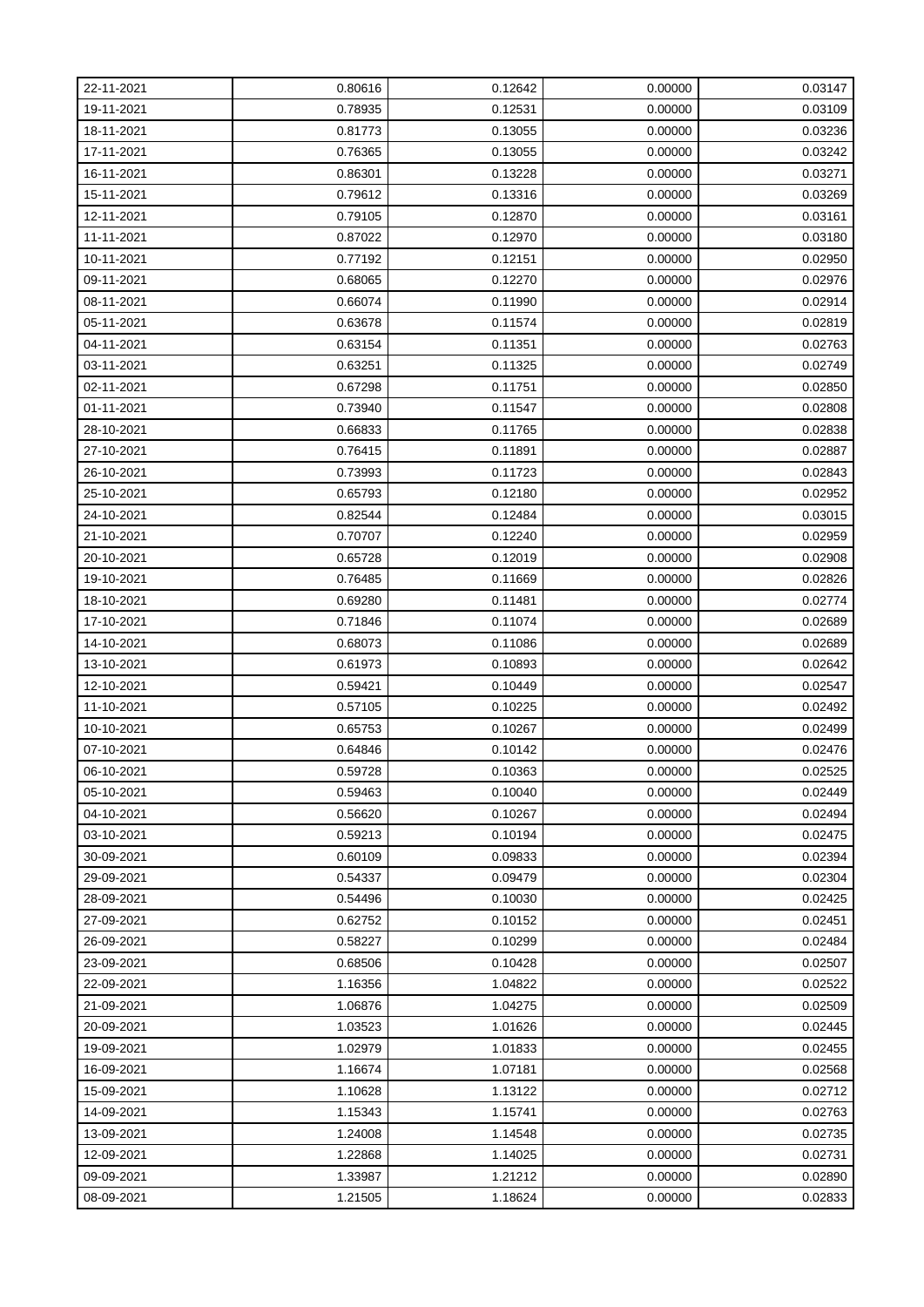| 07-09-2021 | 1.32851 | 1.22699 | 0.00000 | 0.02930 |
|------------|---------|---------|---------|---------|
| 06-09-2021 | 1.22573 | 1.23609 | 0.00000 | 0.02942 |
| 05-09-2021 | 1.31864 | 1.28700 | 0.00000 | 0.03065 |
| 02-09-2021 | 1.31016 | 1.18483 | 0.00000 | 0.02819 |
| 01-09-2021 | 1.31983 | 1.20192 | 0.00000 | 0.02867 |
| 31-08-2021 | 1.25268 | 1.15207 | 0.00000 | 0.02756 |
| 30-08-2021 | 1.25724 | 1.19760 | 0.00000 | 0.02863 |
| 29-08-2021 | 1.22262 | 1.17371 | 0.00000 | 0.02811 |
| 26-08-2021 | 1.14377 | 1.13250 | 0.00000 | 0.02724 |
| 25-08-2021 | 1.22450 | 1.13379 | 0.00000 | 0.02726 |
| 24-08-2021 | 1.13548 | 1.13895 | 0.00000 | 0.02741 |
| 23-08-2021 | 1.18039 | 1.12360 | 0.00000 | 0.02707 |
| 22-08-2021 | 1.13986 | 1.08932 | 0.00000 | 0.02627 |
| 19-08-2021 | 1.18052 | 1.07875 | 0.00000 | 0.02613 |
| 18-08-2021 | 1.15564 | 1.07991 | 0.00000 | 0.02615 |
| 17-08-2021 | 1.14754 | 1.13507 | 0.00000 | 0.02740 |
| 16-08-2021 | 1.18502 | 1.15473 | 0.00000 | 0.02774 |
| 15-08-2021 | 1.09044 | 1.11607 | 0.00000 | 0.02681 |
| 12-08-2021 | 1.12122 | 1.09170 | 0.00000 | 0.02632 |
| 11-08-2021 | 1.19522 | 1.10011 | 0.00000 | 0.02652 |
| 10-08-2021 | 1.09686 | 1.08932 | 0.00000 | 0.02632 |
| 09-08-2021 | 1.21408 | 1.10988 | 0.00000 | 0.02678 |
| 08-08-2021 | 1.20091 | 1.14811 | 0.00000 | 0.02764 |
| 05-08-2021 | 1.42712 | 1.31579 | 0.00000 | 0.03152 |
| 03-08-2021 | 1.56263 | 1.41443 | 0.00000 | 0.03379 |
| 02-08-2021 | 1.35514 | 1.35135 | 0.00000 | 0.03223 |
| 01-08-2021 | 1.49025 | 1.37363 | 0.00000 | 0.03275 |
| 29-07-2021 | 1.41287 | 1.39665 | 0.00000 | 0.03325 |
| 28-07-2021 | 1.47286 | 1.36240 | 0.00000 | 0.03252 |
| 27-07-2021 | 1.39700 | 1.26103 | 0.00000 | 0.03028 |
| 26-07-2021 | 1.39243 | 1.31406 | 0.00000 | 0.03164 |
| 25-07-2021 | 1.39577 | 1.34048 | 0.00000 | 0.03227 |
| 22-07-2021 | 1.34928 | 1.34409 | 0.00000 | 0.03235 |
| 21-07-2021 | 1.28542 | 1.30378 | 0.00000 | 0.03138 |
| 20-07-2021 | 1.31309 | 1.29199 | 0.00000 | 0.03116 |
| 19-07-2021 | 1.38714 | 1.29366 | 0.00000 | 0.03111 |
| 18-07-2021 | 1.38595 | 1.34409 | 0.00000 | 0.03236 |
| 15-07-2021 | 1.58731 | 1.48148 | 0.00000 | 0.03559 |
| 14-07-2021 | 1.54211 | 1.51057 | 0.00000 | 0.03618 |
| 13-07-2021 | 1.58125 | 1.45349 | 0.00000 | 0.03498 |
| 12-07-2021 | 1.61042 | 1.48148 | 0.00000 | 0.03549 |
| 11-07-2021 | 1.45198 | 1.44928 | 0.00000 | 0.03464 |
| 08-07-2021 | 1.44522 | 1.43885 | 0.00000 | 0.03450 |
| 07-07-2021 | 1.44448 | 1.45138 | 0.00000 | 0.03487 |
| 06-07-2021 | 1.57914 | 1.51515 | 0.00000 | 0.03636 |
| 05-07-2021 | 1.60340 | 1.56740 | 0.00000 | 0.03755 |
| 04-07-2021 | 1.59502 | 1.56495 | 0.00000 | 0.03743 |
| 01-07-2021 | 1.50577 | 1.45985 | 0.00000 | 0.03504 |
| 30-06-2021 | 1.66743 | 1.49254 | 0.00000 | 0.03578 |
| 29-06-2021 | 1.52197 | 1.40845 | 0.00000 | 0.03365 |
| 28-06-2021 | 1.47376 | 1.44092 | 0.00000 | 0.03437 |
| 27-06-2021 | 1.48081 | 1.46413 | 0.00000 | 0.03487 |
| 24-06-2021 | 1.66862 | 1.48810 | 0.00000 | 0.03539 |